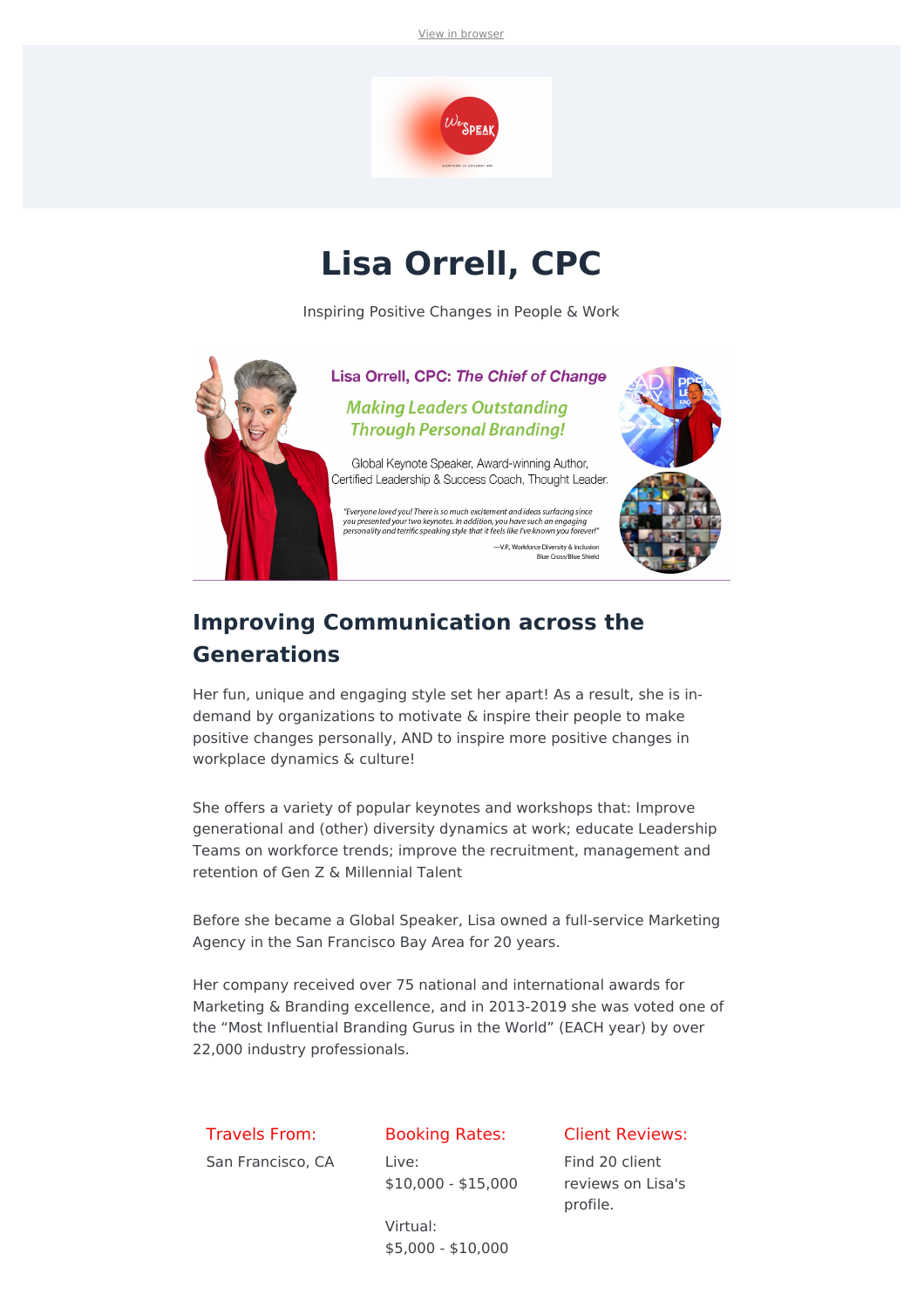### **Keynote Topics**

- MAKE YOUR PERSONAL LEADERSHIP BRANDING OUTSTANDING!:
- RE-VIEW, RE-COMMIT, RE-TAIN!:
- **IT'S TIME TO REVIVE & THRIVE!:**
- IMPROVING COMMUNICATIONS ACROSS THE GENERATIONS:

### **Watch Lisa in action**

**View Lisa's Vimeo [Channel](https://vimeo.com/595507754)**

### **Lisa's Top Books**







**Boomers into Millennials Millennials Into**